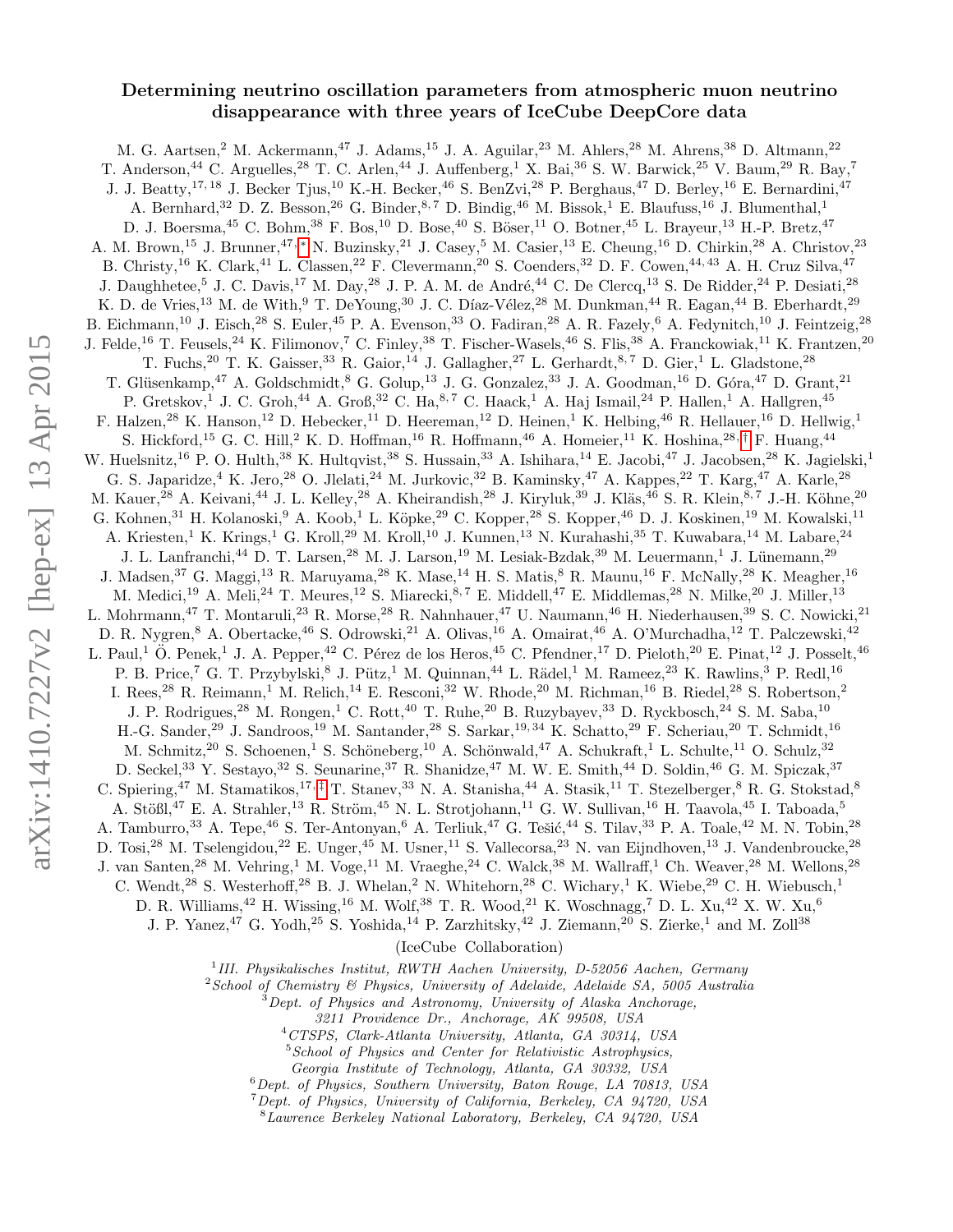$^9$ Institut für Physik, Humboldt-Universität zu Berlin, D-12489 Berlin, Germany

 $10$ Fakultät für Physik & Astronomie, Ruhr-Universität Bochum, D-44780 Bochum, Germany

 $11$ Physikalisches Institut, Universität Bonn, Nussallee 12, D-53115 Bonn, Germany

 $12$ Université Libre de Bruxelles, Science Faculty CP230, B-1050 Brussels, Belgium

<sup>13</sup> Vrije Universiteit Brussel, Dienst ELEM, B-1050 Brussels, Belgium

<sup>14</sup>Dept. of Physics, Chiba University, Chiba 263-8522, Japan

<sup>15</sup> Dept. of Physics and Astronomy, University of Canterbury, Private Bag 4800, Christchurch, New Zealand

<sup>16</sup> Dept. of Physics, University of Maryland, College Park, MD 20742, USA

 $17$  Dept. of Physics and Center for Cosmology and Astro-Particle Physics,

Ohio State University, Columbus, OH 43210, USA

<sup>18</sup>Dept. of Astronomy, Ohio State University, Columbus, OH 43210, USA

<sup>19</sup> Niels Bohr Institute, University of Copenhagen, DK-2100 Copenhagen, Denmark

 $^{20}$ Dept. of Physics, TU Dortmund University, D-44221 Dortmund, Germany

 $^{21}$  Dept. of Physics, University of Alberta, Edmonton, Alberta, Canada T6G 2E1

 $22$ Erlangen Centre for Astroparticle Physics, Friedrich-Alexander-Universität Erlangen-Nürnberg, D-91058 Erlangen, Germany

 $^{23}D\acute{e}partement$  de physique nucléaire et corpusculaire,

Université de Genève, CH-1211 Genève, Switzerland

 $^{24}$ Dept. of Physics and Astronomy, University of Gent, B-9000 Gent, Belgium

 $^{25}$  Dept. of Physics and Astronomy, University of California, Irvine, CA 92697, USA

 $^{26}$ Dept. of Physics and Astronomy, University of Kansas, Lawrence, KS 66045, USA

 $^{27}$ Dept. of Astronomy, University of Wisconsin, Madison, WI 53706, USA

 $28$  Dept. of Physics and Wisconsin IceCube Particle Astrophysics Center,

University of Wisconsin, Madison, WI 53706, USA

<sup>29</sup> Institute of Physics, University of Mainz, Staudinger Weg 7, D-55099 Mainz, Germany

<sup>30</sup>Dept. of Physics and Astronomy, Michigan State University, East Lansing, MI 48824, USA

 $31$ Université de Mons, 7000 Mons, Belgium

 $32 Technische University in theorem, D-85748 Garching, Germany$ 

 $33$ Bartol Research Institute and Dept. of Physics and Astronomy,

University of Delaware, Newark, DE 19716, USA

 $34$  Dept. of Physics, University of Oxford, 1 Keble Road, Oxford OX1 3NP, UK

<sup>35</sup>Dept. of Physics, Drexel University, 3141 Chestnut Street, Philadelphia, PA 19104, USA

<sup>36</sup>Physics Department, South Dakota School of Mines and Technology, Rapid City, SD 57701, USA

 $37$  Dept. of Physics, University of Wisconsin, River Falls, WI 54022, USA

<sup>38</sup>Oskar Klein Centre and Dept. of Physics, Stockholm University, SE-10691 Stockholm, Sweden

<sup>39</sup> Dept. of Physics and Astronomy, Stony Brook University, Stony Brook, NY 11794-3800, USA

 $^{40}$ Dept. of Physics, Sungkyunkwan University, Suwon 440-746, Korea

<sup>41</sup>Dept. of Physics, University of Toronto, Toronto, Ontario, Canada, M5S 1A7

<sup>42</sup>Dept. of Physics and Astronomy, University of Alabama, Tuscaloosa, AL 35487, USA

<sup>43</sup>Dept. of Astronomy and Astrophysics, Pennsylvania State University, University Park, PA 16802, USA

 $^{44}$ Dept. of Physics, Pennsylvania State University, University Park, PA 16802, USA

 $^{45}$  Dept. of Physics and Astronomy, Uppsala University, Box 516, S-75120 Uppsala, Sweden

<sup>46</sup> Dept. of Physics, University of Wuppertal, D-42119 Wuppertal, Germany

<sup>47</sup>DESY, D-15735 Zeuthen, Germany

(Dated: April 14, 2015)

We present a measurement of neutrino oscillations via atmospheric muon neutrino disappearance with three years of data of the completed IceCube neutrino detector. DeepCore, a region of denser IceCube instrumentation, enables the detection and reconstruction of atmospheric muon neutrinos between 10 GeV and 100 GeV, where a strong disappearance signal is expected. The IceCube detector volume surrounding DeepCore is used as a veto region to suppress the atmospheric muon background. Neutrino events are selected where the detected Cherenkov photons of the secondary particles minimally scatter, and the neutrino energy and arrival direction are reconstructed. Both variables are used to obtain the neutrino oscillation parameters from the data, with the best fit given by  $\Delta m_{32}^2 = 2.72_{-0.20}^{+0.19} \times 10^{-3} \text{ eV}^2$  and  $\sin^2 \theta_{23} = 0.53_{-0.12}^{+0.09}$  (normal mass ordering assumed). The results are compatible, and comparable in precision, to those of dedicated oscillation experiments.

In the 1990s, Super-Kamiokande's measurements of atmospheric neutrinos [\[1\]](#page-8-0) led to the acceptance of the massinduced oscillation model where neutrinos are massive particles whose interaction eigenstates do not have an exact correspondence to their mass eigenstates. This property gives neutrinos produced in one flavor eigenstate,  $\alpha$ , a non-zero probability of interacting in a different flavor,

<span id="page-1-0"></span><sup>∗</sup> Presently at CPPM, Marseille, France

<span id="page-1-1"></span><sup>†</sup> Earthquake Research Institute, University of Tokyo, Bunkyo, Tokyo 113-0032, Japan

<span id="page-1-2"></span><sup>‡</sup> NASA Goddard Space Flight Center, Greenbelt, MD 20771, USA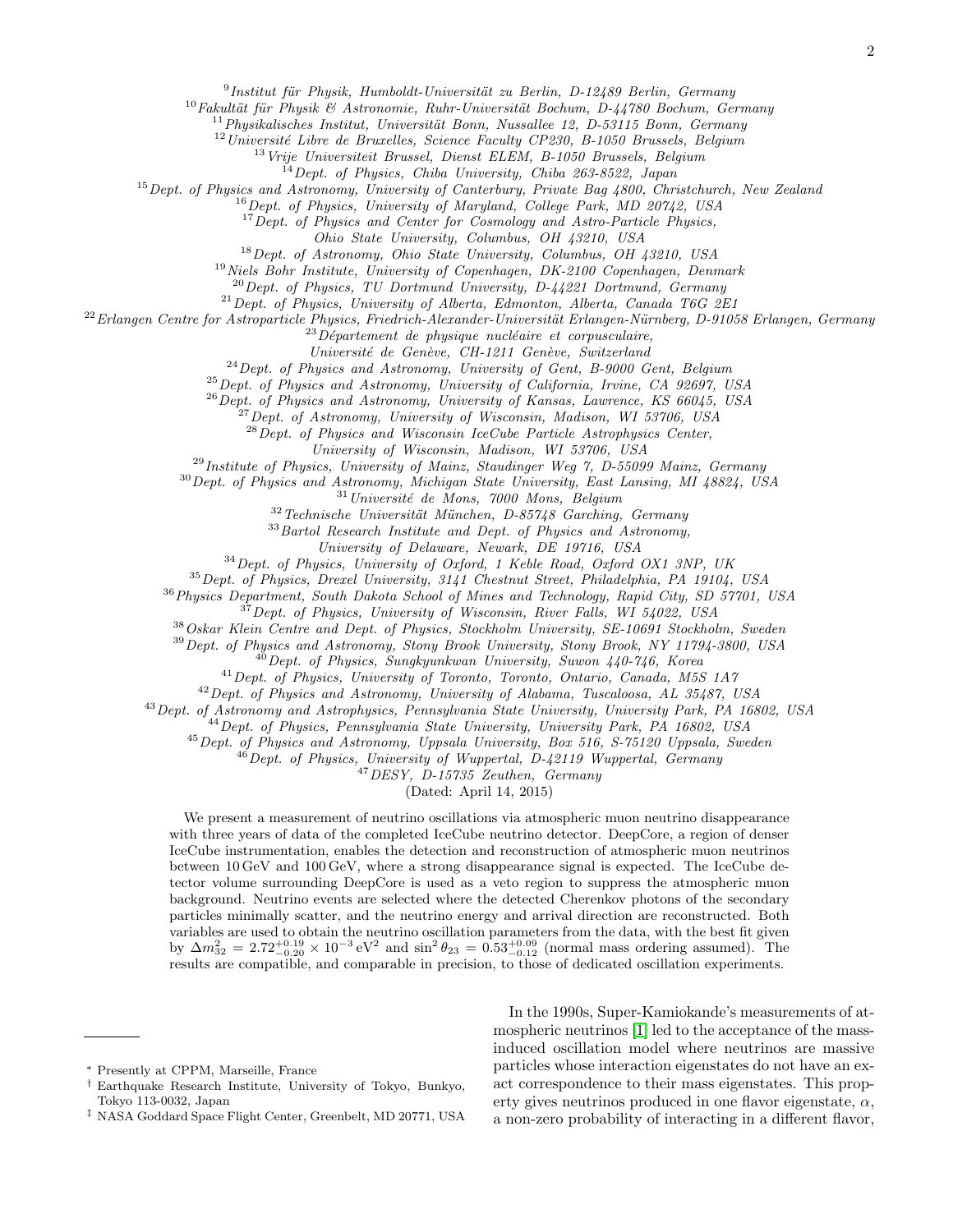$\beta$ , after traveling for some distance L. In the simplest scenario, with only two neutrino flavors, the transition probability is given by

<span id="page-2-0"></span>
$$
P(\nu_{\alpha} \to \nu_{\beta}) = \sin^2(2\theta) \sin^2\left(\Delta m^2 \frac{L}{4 E_{\nu}}\right), \quad (1)
$$

where  $\theta$  defines the mixing between mass and flavor eigenstates,  $\Delta m^2$  is the difference in the squared masses and  $E_{\nu}$  is the neutrino energy (in natural units). Considering the existence of three neutrinos, as done in this letter, provides an oscillation probability that consists of a sum of terms of the form of Eq. [1,](#page-2-0) but involving three mixing angles, two mass-squared differences and a complex phase.

Currently, the mixing angles, the solar mass splitting and the absolute value of the atmospheric mass splitting have been measured [\[2–](#page-8-1)[10\]](#page-8-2) while the existence of CPviolation and the ordering of the masses remain open questions [\[11,](#page-8-3) [12\]](#page-8-4). Addressing these questions requires improving the measurement precision on the known parameters and improving the measurements sensitive to the parameters that modify the oscillation probabilities as neutrinos traverse matter [\[13–](#page-8-5)[15\]](#page-8-6).

In the following, we focus on the measurement of the oscillation parameters  $\theta_{23}$  and  $\Delta m_{32}^2$ . The measurement presented here achieves a precision comparable to the leading experiments in the field [\[8](#page-8-7)[–10\]](#page-8-2) using a sample of atmospheric high energy neutrinos, from 10 GeV to 100 GeV, recorded with a sparsely instrumented detector located in a natural medium.

# I. THE ICECUBE DETECTOR

The data used in this analysis were collected by Ice-Cube [\[16\]](#page-8-8), an ice Cherenkov neutrino detector located at depths between 1450 m and 2450 m at the geographic South Pole. IceCube consists of 5160 downward-facing 10-inch PMTs, enclosed in glass pressure spheres, known as digital optical modules (DOMs) [\[17\]](#page-8-9).

The detector is an array of 86 strings, each holding 60 DOMs. Of these, 78 strings are arranged in a triangular grid with a typical distance of 125 m between the strings and a vertical distance of 17 m between DOMs on the strings. The lower center region of the array, from 1760 m down to 2450 m, houses a region of denser instrumentation (7 m DOM spacing) known as DeepCore [\[18\]](#page-8-10) with eight strings at string-to-string distances between  $40 - 70$  m. Some  $50\%$  of the PMTs in this region have 35 % higher quantum efficiency than the standard Ice-Cube PMTs. The result is a neutrino energy threshold in DeepCore an order of magnitude smaller than in Ice-Cube, of about 10 GeV.

<span id="page-2-2"></span>

<span id="page-2-3"></span><span id="page-2-1"></span>FIG. 1. A simulated 12 GeV  $\nu_{\mu}$  interacting in DeepCore and producing an 8 GeV muon (42 m range) and a 4 GeV hadronic shower. In (a), the dashed vertical lines are detector strings, the star marks the position of the interaction vertex and the solid line is the muon track. Twenty DOMs record photons and they have colors related to the photon arrival time (lighter is earlier) where their size is proportional to the charge observed. In (b), the DOM depth as a function of the arrival time of photons at the string with most light collected is shown. Marker sizes scale with charge. The expected hyperbolae from simulation, a track fit and the same fit altered by  $25^{\circ}$  are also shown.

# II. NEUTRINO OSCILLATIONS IN ICECUBE DEEPCORE

The IceCube detector records more than  $10^5$  atmospheric neutrinos every year, a large fraction of them in the DeepCore sub-array [\[18\]](#page-8-10). These neutrinos cover path lengths through the Earth ranging from 10 km to about 12700 km depending on their arrival zenith angle,  $\theta_z$ . Above GeV energies they follow a steeply falling spectrum [\[19–](#page-8-11)[23\]](#page-8-12) that covers several orders of magnitude up to a few hundred TeV.

Neutrino oscillations modify the flavor ratio of the flux of atmospheric neutrinos measured at the detector site. The strongest effect to which DeepCore is sensitive is the disappearance of  $\nu_{\mu}$ , modulated by the large (atmospheric) mass splitting, with  $\Delta m_{32}^2 \simeq \Delta m_{31}^2$ , and the mixing angle  $\theta_{23}$  [\[13\]](#page-8-5). In this analysis, these parameters are derived from the distortions on the expected  $\nu_{\mu}$  flux.

Muon neutrino charged current (CC) interactions in the ice with energies between 10 GeV and 100 GeV, the primary signal event in this analysis, typically produce a minimum-ionizing muon track and initiate a hadronic shower, both of which emit Cherenkov light. The signature of these interactions in DeepCore are individual Cherenkov photons that are partially scattered due to the optical properties of the ice. Figure [1](#page-2-1) shows the detector's response for one such interaction.

The dominant sources of background for this measurement are muons from cosmic ray showers, CC interactions of electron and tau neutrinos, and neutral current interactions of all neutrino flavors. Atmospheric muons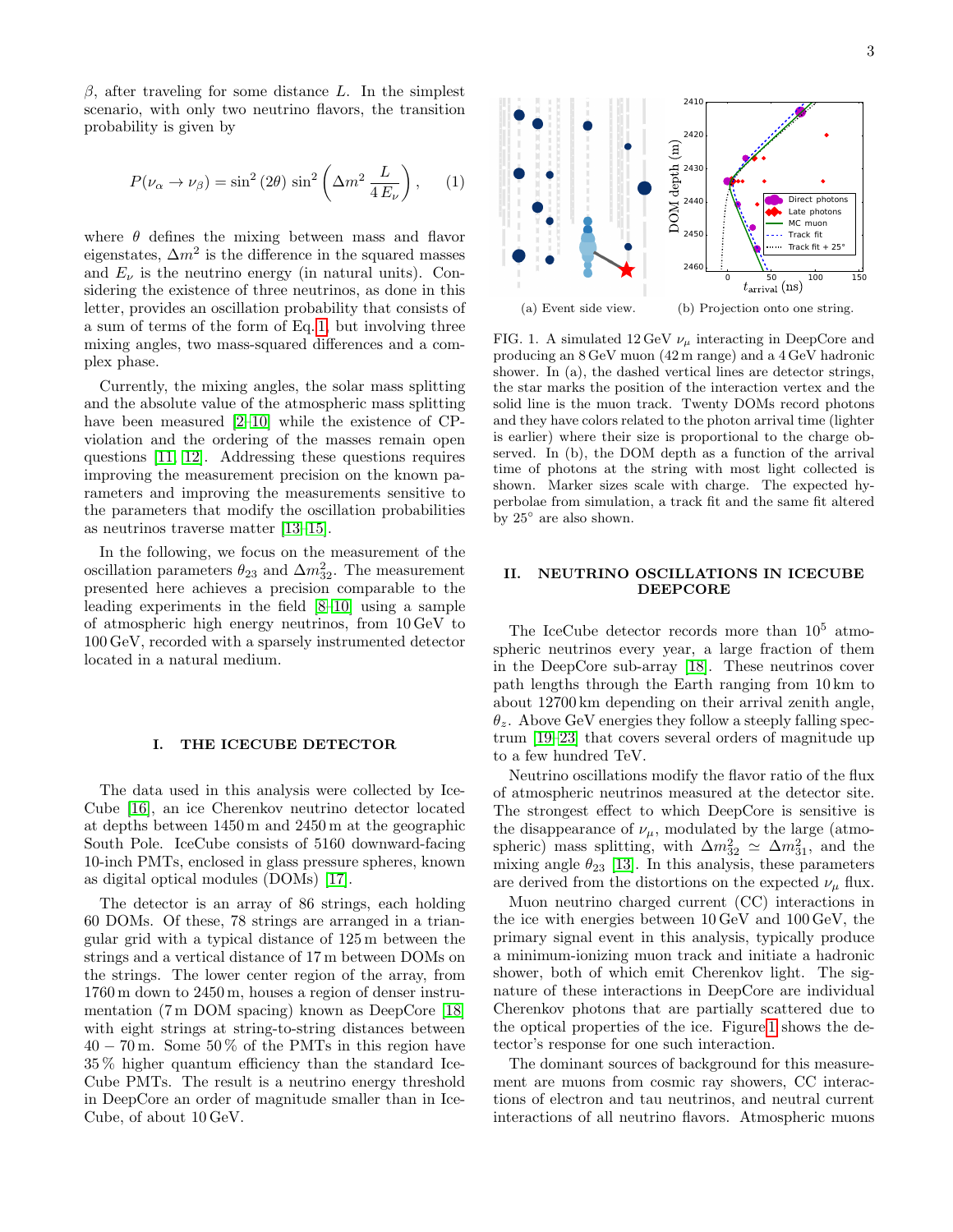

<span id="page-3-0"></span>FIG. 2. Zenith angle distributions of neutrino simulation and atmospheric muons derived from data for three subsequent steps in the event selection with increasing veto cuts. To go from the first to the second panel the veto cut which uses a muon track hypothesis is applied. A cut on the charge observed above and prior to the trigger is used to go from the second to the third panel. A comparison is also made to a  $10\%$  control sample of the data. The small excess in the data around  $\cos \theta_z \simeq 0.3$  in the first panel are atmospheric muons that could not be tagged. Note that the region  $\cos \theta_z > 0$  is not used in the final analysis of the data.

trigger the detector at a rate  $10^5$  times higher than the  $\nu_{\mu}$  CC rate, which itself is three times higher than the combined rate of all other neutrino interactions.

Muons from cosmic ray showers are generated using the CORSIKA package [\[24\]](#page-8-13). The atmospheric neutrino simulation follows the flux predicted by Honda et al [\[25\]](#page-8-14), while neutrino-nucleon interactions in ice are simulated using the GENIE software [\[26\]](#page-8-15). Muons are propagated according to the parameterization presented in [\[27\]](#page-8-16), while all other particles are passed to the Geant4 package [\[28\]](#page-8-17).

### III. EVENT SELECTION

The event selection, described in detail in [\[29\]](#page-8-18), has the goal of identifying events that start in the detector volume with a clear muon track to reduce the background. To avoid contamination from atmospheric muons, the data analyzed consists only of events reconstructed as passing through the Earth ( $\cos \theta_z \leq 0$ ). However, while atmospheric muons enter the detector only from above  $(\cos \theta_z \geq 0)$ , the small probability of a mis-reconstruction combined with the large number of events detected results in a significant pollution of the neutrino sample. The event selection starts by rejecting atmospheric muons using the dedicated DeepCore trigger and filter [\[18\]](#page-8-10).

#### A. Rejection of atmospheric muon background

The atmospheric muon background which remains after the DeepCore filter is removed by searching for muon tracks that enter the DeepCore volume from outside and pass near the DOMs that triggered the detector. This uses the outer part of the DeepCore detector as an effec-

tive veto region, similar to that described in [\[30\]](#page-8-19). Atmospheric muon simulation is used to understand the basic characteristics of the background and develop methods to remove it. The statistics available are, however, not enough to provide a complete description of the background at the final level of the analysis and detector data is used instead.

In this analysis, cuts on the position of the earliest DOM involved in the trigger, the total charge observed in the DOMs above and prior to the trigger, the charge collected as a function of time  $(dQ/dt)$ , and the number of DOMs above threshold in a narrow time window  $[-150 \text{ ns}, +250 \text{ ns}]$  in coincidence with the photons expected from an atmospheric muon hypothesis are applied. Events reconstructed with  $\cos \theta_z > 0$  by a fast track reconstruction algorithm [\[31\]](#page-8-20) and a maximum likelihood reconstruction [\[32\]](#page-8-21) are also tagged as atmospheric muons. The veto selection cuts reduce the atmospheric muons to similar rates as the neutrino events while keeping about 40 % of the original muon neutrino sample.

The last veto method listed, which uses a muon track hypothesis, is particularly sensitive to muons which enter the fiducial volume through the corridors formed by the detector geometry, leaving very little detected light. The number of photons observed in an event therefore depends primarily on its azimuth arrival direction, and is largely independent of the event characteristics inside the fiducial volume (with variations of less than  $10\%$ ). By selecting events above the noise threshold of the search, a sample of atmospheric muons which fulfill the quality criteria, outlined next, is obtained. These events are used to create the template for the muon background at the final selection level.

Figure [2](#page-3-0) shows the zenith angle distribution of a subsample of the data at three steps in the selection process, where the contributions from neutrinos and atmospheric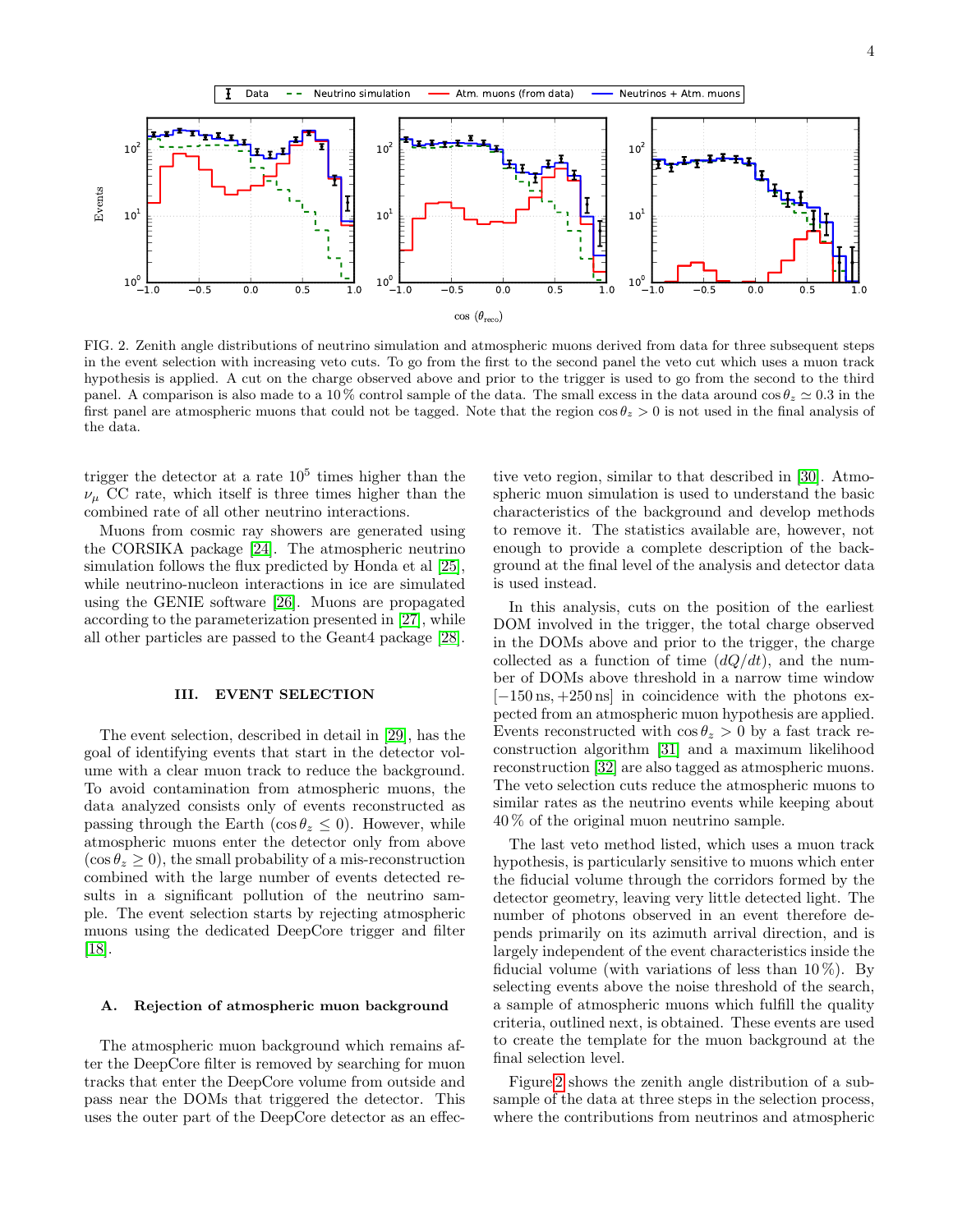muons are given separately. In the figure, the region where  $\cos \theta_z \geq 0$  is also shown, even though it is not used for obtaining the final result. The transition from a muon to neutrino (assuming the best known oscillation parameters) dominated sample as additional selection criteria are applied can be seen in the three steps. The normalization of both components is fit for each figure, and the results are consistent with those obtained from the fit of the oscillation parameters.

#### B. Selection and reconstruction of  $\nu_{\mu}$  interactions

The neutrino interactions of interest result in a small number of DOMs with photon hits (see Fig. [1a\)](#page-2-2). It is likely that most photons will have scattered before detection and requiring a minimum number of direct photons preferentially selects events that occur close to a string. This reduces the impact of optical scattering in the ice and ensures a well reconstructed event.

Direct photons are identified by exploiting the fact that Cherenkov light is emitted at a fixed angle relative to the direction of the charge particle and thus the depth at which a photon arrives at a DOM on a string as a function of its time of arrival is described by a hyperbola (see Fig. [1b](#page-2-3) and [\[33\]](#page-8-22)). When photons scatter they follow a longer path length, resulting in a delay that makes them fall outside the expected hyperbola. Direct photons from multiple Cherenkov emitters are also well approximated by a single hyperbola.

The direct photon identification procedure looks for signals that match a hyperbolic pattern while iterating over one string at a time. In such a search there is no need to assume a track or hadronic shower hypothesis. Each DOM is characterized by the time of arrival of the earliest photon in the event and the total observed charge. The DOM with the highest charge is used as the starting point. A time window is defined for accepting a photon in the DOM directly above or below, given by  $|\Delta z_{\text{DOMs}}/c_{\text{ice}}| \pm t_{\text{delay}}$ , where  $\Delta z_{\text{DOMs}}$  is the distance between the DOMs,  $c_{\text{ice}}$  is the speed of light in ice and  $t_{\text{delay}}$ is the permitted time delay, set to 20 ns for this analysis. The selected DOMs of a given string are considered directly hit only if three or more are found.

Direct photons identified by this method have a mean arrival time delay, due to minimal scattering, of 18 ns, compared to a typical mean delay time of 230 ns. An event is selected for subsequent processing if at least a total of five DOMs with direct photons are found. This keeps about 30 % of the muon neutrinos in the relevant energy and zenith angle range. The agreement between data and simulation after this cut is shown in Fig. [3.](#page-4-0)

Following [\[33\]](#page-8-22), the direct photons of an event are used to fit two topology hypotheses for Cherenkov emission, a single point (hadronic shower) and along a track (muon), using a  $\chi^2$  optimization where no scattering is assumed. The  $\chi^2$  ratio of the track-like and point-like hypotheses is used to select events with a muon track. Requiring a

5



<span id="page-4-0"></span>FIG. 3. Difference in arrival time between direct photons and the expected hyperbola from the track fit, comparing simulation with 5 % of the final data sample.

track assures that the event has directional information but retains only 30 % of the  $\nu_{\mu}$  CC interactions with direct photons, as not all interactions produce a sufficiently long (20 m) muon track. The zenith angle obtained from the fitted track hypothesis is used as one of the observables in the measurement, and the reduced- $\chi^2$  of the fit is used as a cut variable.

The method used for estimating the total energy of a neutrino event makes the assumption that all interactions produce a hadronic shower at the interaction vertex, the brightness of which scales with energy, and a minimumionizing muon, assuming constant energy loss, that are emitted in the same direction. The total neutrino energy is then determined by the range of the produced muon  $R_{\text{muon}}$  and the energy of the hadronic shower  $E_{\text{shower}}$ ,

<span id="page-4-1"></span>
$$
E_{\nu} \simeq E_{\text{shower}} + a R_{\text{muon}}, \tag{2}
$$

where  $\alpha$  is the constant energy loss for muons (in ice  $a = 0.226 \,\text{GeV/m}$ .

The directions of the muon and the hadronic shower are held fixed in the reconstruction. Expectations for light from the tracks and electromagnetic showers at any given DOM are obtained from a multi-dimensional parameterization of many different source configurations, as explained and used in [\[34\]](#page-8-23). The light expected from a hadronic shower is obtained by scaling-down the expectation from an electromagnetic shower. Unlike the directional fit, here both direct and scattered photons are used to reconstruct the neutrino energy.

The energy estimation is completed in two steps. The goal of the first step is to determine the range of the muon by assuming all the light present in the detector is explained by a single muon. The vertex and decay point of the muon are fit by maximizing the likelihood of a finite muon track, to explain the pattern observed, normalized to the probability obtained from an infinite muon track hypothesis.

The fit starts by finding the projection of the first and last DOM with a signal along the track, serving as first guesses for the vertex and decay point. Two independent likelihood functions, which are formed by multiplying the probability for a DOM to observe zero photons given an expectation of x photons from a track,  $P(0|x_{\text{track}}) = e^{-x}$ ,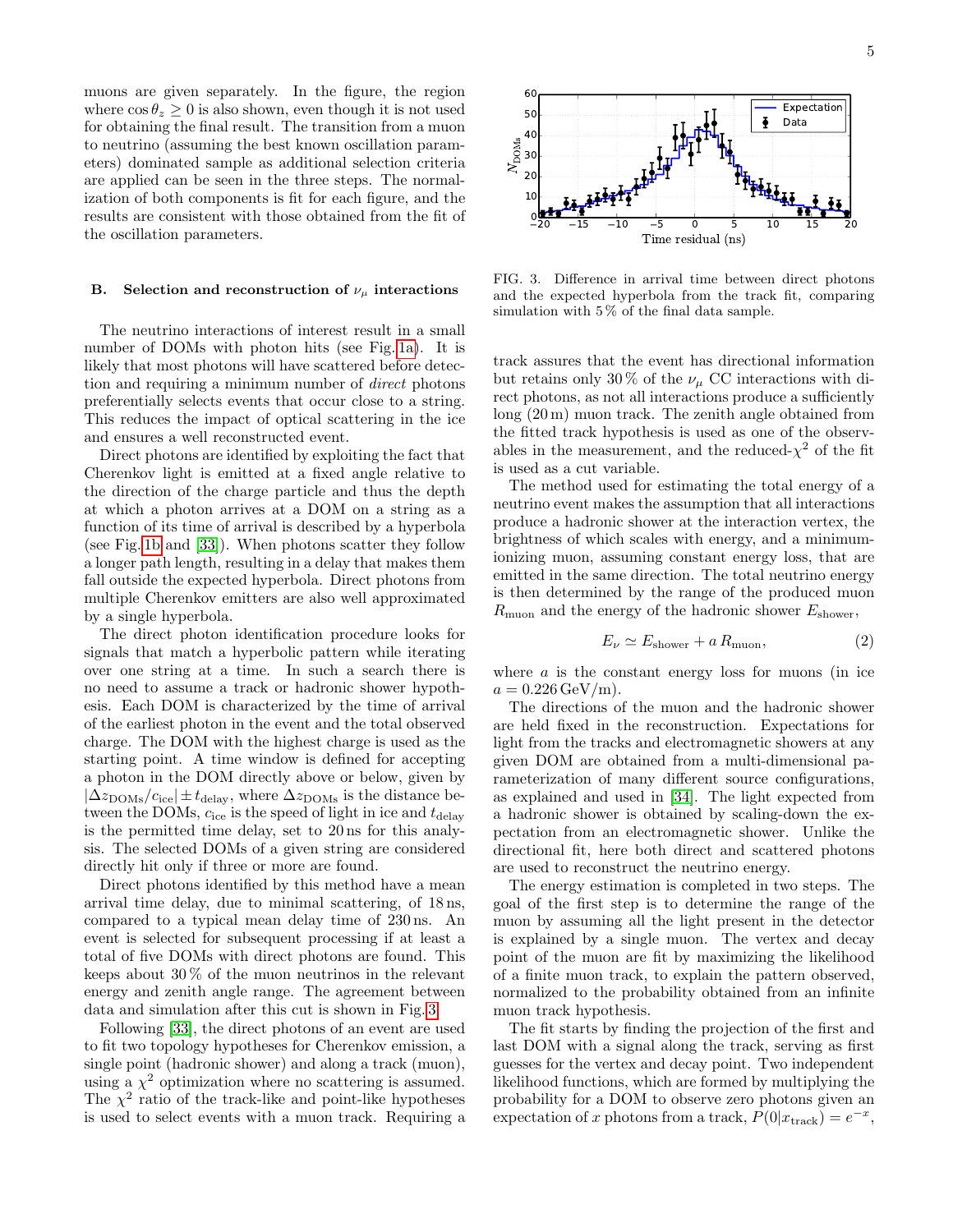are maximized for each of these points. The DOMs considered are those that observed no light and are situated before the first guess vertex in one likelihood, and after the first guess decay point in the second (within a distance of 200 m from the infinite track hypothesis). DOMs that detected light are not included in the calculation. The likelihood functions are given by

<span id="page-5-0"></span>
$$
\mathcal{L}(0; x_{\text{track}}) = \prod_{j} \frac{\exp(-x_{j,\text{finite}})}{\exp(-x_{j,\text{infinite}})},
$$
\n(3)

where  $j$  runs over all DOMs that fulfill the criteria outlined above for the vertex and decay point. This procedure has a typical accuracy of 25 m.

The vertex point found in the first step above is used as a seed in the second step of the energy reconstruction where the aim is to describe the light in the vicinity of the interaction vertex taking into account that a hadronic shower might have also been produced. While the light output of the muon is taken to be constant along its range, the light expected from the hadronic shower depends on its energy. Both the energy of the hadronic shower and the position of the interaction vertex are obtained by maximizing a likelihood function similar to that in Eq. [3,](#page-5-0) but which also includes DOMs that have detected light, a probability given by  $P(1|x_{\text{vertex}}) = 1-e^{-x}$ . The likelihood function for the energy deposited at the vertex is then

$$
\mathcal{L}(0/1; x_{\text{vertex}}) = \prod_{i} \left[1 - \exp(-x_i)\right] \prod_{j} \exp(-x_j), \quad (4)
$$

where  $x$  is the sum of the light expectation from a muon track, a hadronic shower and noise, and the subscripts i and  $j$  run over the DOMs within a 300 m radius of the vertex which have observed some or no light, respectively. The energy is finally obtained from evaluating Eq. [2](#page-4-1) with the decay point of the muon fit in the first step and the vertex position and hadronic shower energy obtained in the second step.

The energy distribution of the final analyzed neutrino sample, as given by the simulation, is shown in Fig. [4.](#page-5-1) The sample<sup>[1](#page-5-2)</sup> is composed of 74%  $\nu_{\mu}$  CC, 13%  $\nu_e$  CC, 8% neutral current interactions and 5%  $\nu_{\tau}$  CC. Deep inelastic scattering (DIS) events constitute 80 % of the sample, followed by resonant and quasi-elastic interactions. The expected atmospheric muon contribution to the final sample, from simulation, is less than  $5\%$ . The median zenith angle resolution obtained for  $\nu_{\mu}$  events is 12° at  $E_{\nu} = 10 \,\text{GeV}$  and improves to 5° at  $E_{\nu} = 40 \,\text{GeV}$ . The median energy resolution is 30 % at 8 GeV and improves to 20 % at 15 GeV.



<span id="page-5-1"></span>FIG. 4. True energy distribution of simulated neutrino events in the final sample, with hatched areas representing each component. Only events used for the final result are considered  $(E_{\text{reco}} = [6, 56] \text{ GeV}$ , and  $\cos(\theta_{\text{reco}}) < 0$ . The missing  $\nu_{\mu}$ component is also shown.

# IV. DATA ANALYSIS

To determine the oscillation parameters, a binned maximum likelihood is used that includes nuisance parameters to account for systematic uncertainties [\[35\]](#page-8-24). The data are binned in an 8×8 two-dimensional histogram as a function of  $\log_{10}(E_{\text{reco}}/\text{GeV})$ , between 6 GeV and  $56 \,\text{GeV}$ , and  $\cos(\theta_{\text{reco}})$  between -1 and 0. The physics parameters of the fit are the mixing angle  $\theta_{23}$  and the mass splitting  $\Delta m_{32}^2$ . Oscillation probabilities are calculated using a full three-flavor scheme [\[36,](#page-8-25) [37\]](#page-8-26), including the effects of the Earth's matter distribution [\[38\]](#page-8-27). The mixing angle  $\theta_{13}$  is treated as a nuisance parameter using the constraints from [\[35\]](#page-8-24). The remaining oscillation parameters are fixed to the values given in [\[39\]](#page-8-28), as their uncertainties have a negligible impact on the result.

The atmospheric neutrino flux uncertainties, including the normalization, varied by  $20\%$ , the spectral index, with an uncertainty of 0.04, and the ratio of  $\nu_e/\nu_\mu$ , varied by  $20\%$ , are considered. The template for the atmospheric muon contribution is obtained from inverting the veto cuts on the data, and its normalization is unconstrained in the fit.

Cross-section uncertainties are estimated from [\[26,](#page-8-15) [40,](#page-8-29) [41\]](#page-8-30). For DIS events the total cross-section is modified by 5% and its energy dependence is changed by  $E^{\pm 0.03}$ . Both uncertainties are smaller than the atmospheric neutrino flux uncertainties which impact the expectation in the same way. Non-linear energy dependencies occur at  $E_{\nu} \leq 7$  GeV. With less than 3% of the sample below that threshold, the impact was found to be negligible. The effects of the uncertainty on resonant and quasi-elastic axial masses on the cross-section of non-DIS events, of  $\pm 20\%$  and  $^{+25\%}_{-15\%}$  respectively, were tested and found to modify the result by less than  $1\%$ . The energy scale of hadronic showers, a  $5\%$  bias in the energy estimation for MINOS [\[42,](#page-8-31) [43\]](#page-8-32), was assessed by varying the reconstructed hadronic energy, known to a resolution of 30 %, and was found to have no impact on the result.

The optical efficiency, or energy scale, of the DOMs has been calibrated in-situ using LEDs integrated into

<span id="page-5-2"></span><sup>1</sup> A detailed description of the final event selection can be found in <http://icecube.wisc.edu/science/data>.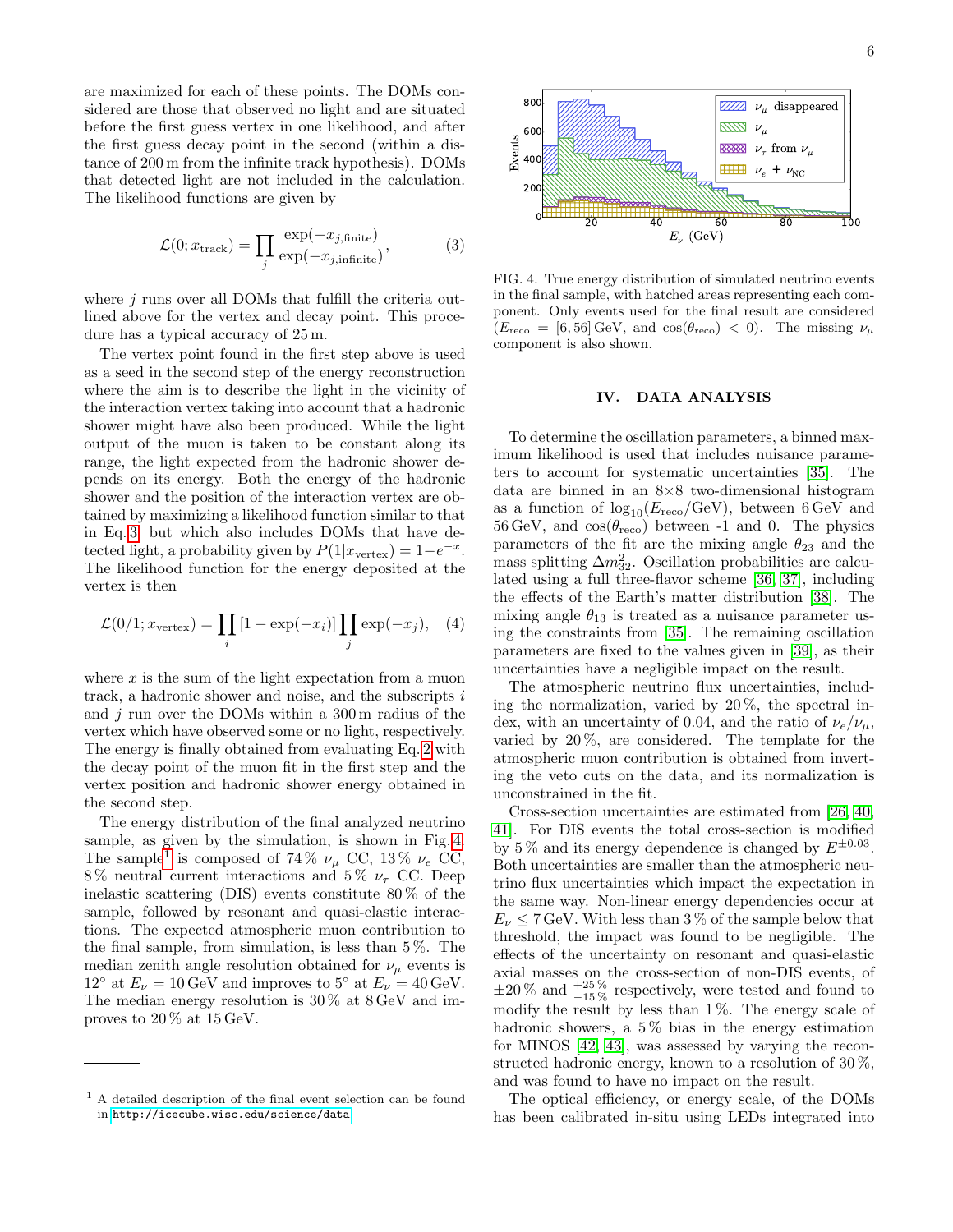the DOMs and minimum-ionizing muons, and is known with an accuracy better than  $10\%$  [\[34\]](#page-8-23). The angular acceptance of the DOMs, defined by the properties of the surrounding refrozen ice columns, is obtained from fitting the LED data and its uncertainty is estimated to be between  $30\%$  and  $10\%$ , depending on the incident angle. The impact of the description of the optical properties of the pristine glacial ice is tested by analyzing the data with two independent models [\[44,](#page-8-33) [45\]](#page-9-0).

Proper inclusion of the effect of uncertainties related to the detection process in the minimization proccedure would require events to be re-simulated with the modified values at each step. Full re-simulation of the sample at each minimization step is too computationally intensive, thus an alternative method has been introduced.

The most important detector related systematics are the optical efficiency, or energy scale, of the DOMs and the optical scattering in the ice columns where the DOMs have been deployed. The latter modifies the DOM angular acceptance and both are parametrized as a function of a single variable. Complete simulation sets were produced for several values of each parameter within the expected uncertainties. The sets are passed through the same selection and reconstruction steps as the data. When a fit is performed, the different sets are used to fill the bins of a histogram used to compare data and simulation.

For each bin, the deviation in the number of expected events with respect to the nominal value is parameterized as a linear function of the quantity varied, e.g. the optical efficiency. The bin expectation for a set of physics and nuisance parameters is then given by weighting the standard simulation, creating the two-dimensional histogram in energy and direction, and multiplying the bin content by the variation expected for the detector parameters demanded. The re-weighting scheme at the histogram level was found to succesfully reproduce simulation generated with modified detector settings, and is used in the fit to the data.

## V. RESULTS AND CONCLUSIONS

The analysis was applied to the data taken between May 2011 and April 2014, corresponding to 953 days of detector livetime. A total of 5174 events were observed, compared to an expectation of 6830 events assuming no oscillations. The parameters that describe the data best are, for a normal mass ordering,  $\sin^2 \theta_{23} = 0.53^{+0.09}_{-0.12}$  and  $\Delta m_{32}^2 = 2.72_{-0.20}^{+0.19} \times 10^{-3} \text{ eV}^2$ , and for an inverted mass ordering,  $\sin^2 \theta_{23} = 0.51^{+0.09}_{-0.11}$  and  $\Delta m_{32}^2 = -2.73^{+0.18}_{-0.21}$  × 10<sup>−</sup><sup>3</sup> eV<sup>2</sup> . There is no significant preference found for the mass ordering. The errors solely due to statistical uncertainties are  $_{-0.08}^{+0.06}$  for  $\sin^2 \theta_{23}$ , and  $_{-0.15}^{+0.14} \times 10^{-3}$  eV<sup>2</sup> for  $\Delta m_{32}^2$ . Statistical and systematic uncertainties have an almost equal contribution to the errors of the final result.

The two ice models tested return best-fit points which differ by 0.04 in  $\sin^2 \theta_{23}$  and by  $0.02 \times 10^{-3} \text{ eV}^2$  in  $\Delta m_{32}^2$ . The model that yields the most conservative errors,  $30\,\%$ larger in  $\sin^2 \theta_{23}$  and about 7% larger in  $\Delta m_{32}^2$ , is taken for the final reported results. For both models, the values of the nuisance parameters at the best fit point are within the assumed uncertainties and the atmospheric muon contribution to the final sample is fit to  $1\%$ , consistent with the expectation obtained from simulation. A cross check was performed by fitting the data in an unbounded two-flavor scheme, which yielded consistent results.

The simulation is in good agreement with the data, with a  $\chi^2/\text{d.o.f.} = 54.9/56$  for the energy-zenith angle histogram used in the fit, shown in Fig. [5.](#page-7-0) There, the zenith angle distribution of data and simulation is given for different energy bands. Below each histogram the ratio of data and the best-fit to the case of no-oscillations is also included. The maximum disappearance can be seen in the panel containing  $E_{\text{reco}} = [24 - 32] \text{ GeV}$ . The simulation agrees with the data at all energies considered. Figure [6](#page-7-1) shows the agreement between data and simulation as a function of reconstructed baseline over energy  $(L_{\text{reco}}/E_{\text{reco}})$ , a variable that does not directly enter the analysis.

The 90 % confidence contours on the atmospheric oscillation parameters derived from this analysis, compared to the results from other experiments, are shown in Fig. [7.](#page-7-2) While this measurement is made at higher energies than other experiments (see Fig. [4\)](#page-5-1), the results are compatible and the precision achieved is comparable.

Higher statistics, ongoing improvements in veto algorithms, and the inclusion of cascade-like events will enhance the sensitivity of the oscillation studies with Ice-Cube in the near future. This could be further improved by deploying additional instrumentation within the DeepCore array to collect more light per event and thus increase the statistics below  $E_{\nu} = 10 \,\text{GeV}$ , as proposed in the Precision IceCube Next Generation Upgrade (PINGU) [\[46\]](#page-9-1).

# ACKNOWLEDGMENTS

We acknowledge the support from the following agencies: U.S. National Science Foundation-Office of Polar Programs, U.S. National Science Foundation-Physics Division, University of Wisconsin Alumni Research Foundation, the Grid Laboratory Of Wisconsin (GLOW) grid infrastructure at the University of Wisconsin - Madison, the Open Science Grid (OSG) grid infrastructure; U.S. Department of Energy, and National Energy Research Scientific Computing Center, the Louisiana Optical Network Initiative (LONI) grid computing resources; Natural Sciences and Engineering Research Council of Canada, WestGrid and Compute/Calcul Canada; Swedish Research Council, Swedish Polar Research Secretariat, Swedish National Infrastruc-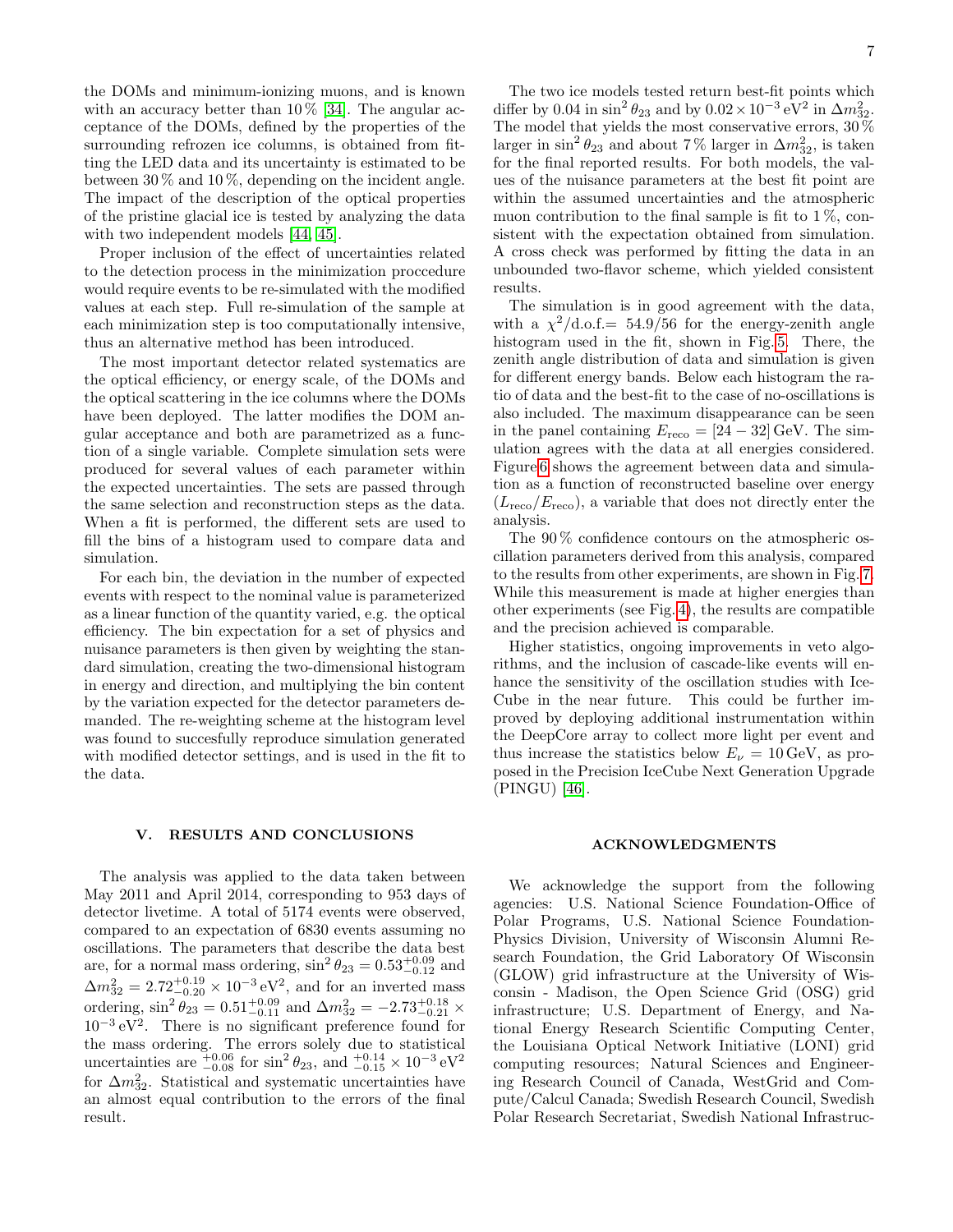

<span id="page-7-0"></span>FIG. 5. Comparison between data and expectations for the case of oscillations and no-oscillations. In each figure the zenith distribution for an energy band is shown (top), and the ratio of the data and the best-fit to no-oscillations is shown (bottom). The binning corresponds to that used for obtaining the best-fit oscillation parameters. Bands indicate the impact of the assumed systematic uncertainties.



<span id="page-7-1"></span>FIG. 6. Distribution of events as a function of reconstructed  $L/E$ . Data are compared to the best fit and expectation with no oscillations (top) and the ratio of data and best fit to the expectation without oscillations is also shown (bottom). Bands indicate estimated systematic uncertainties.



<span id="page-7-2"></span>FIG. 7. 90% confidence contours of the result in the  $\sin^2 \theta_{23}$  –  $\Delta m_{32}^2$  plane in comparison with the ones of the most sensitive experiments [\[8–](#page-8-7)[10\]](#page-8-2). The log-likelihood profiles for individual oscillation parameters are also shown (right and top). A normal mass ordering is assumed.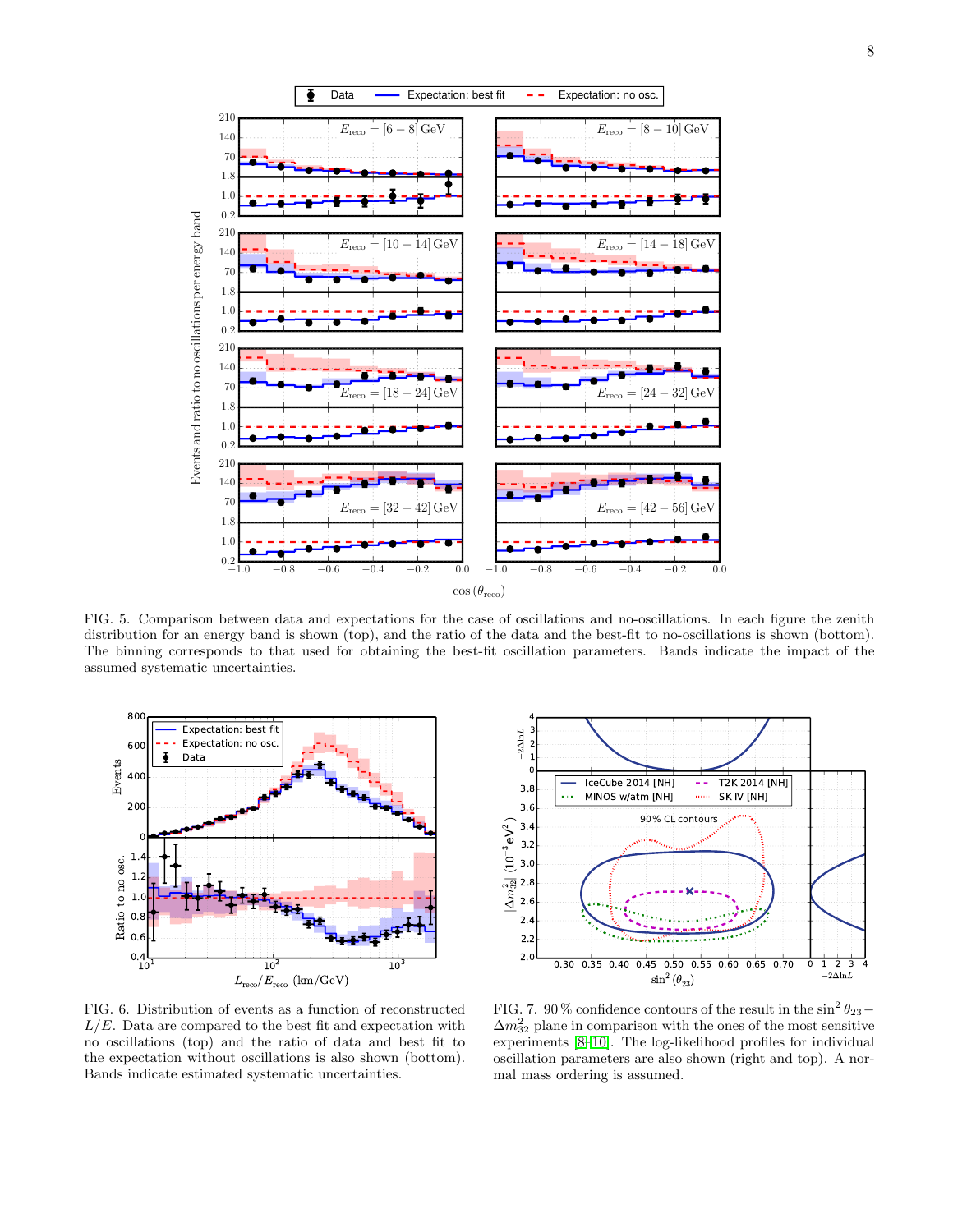ture for Computing (SNIC), and Knut and Alice Wallenberg Foundation, Sweden; German Ministry for Education and Research (BMBF), Deutsche Forschungsgemeinschaft (DFG), Helmholtz Alliance for Astroparticle Physics (HAP), Research Department of Plasmas with Complex Interactions (Bochum), Germany; Fund for Scientific Research (FNRS-FWO), FWO Odysseus programme, Flanders Institute to encourage scientific and

- <span id="page-8-0"></span>[1] Y. Fukuda et al. (Super-Kamiokande Collaboration), [Phys. Rev. Lett.](http://dx.doi.org/10.1103/PhysRevLett.81.1562) 81, 1562 (1998).
- <span id="page-8-1"></span>[2] S. Abe et al. (KamLAND Collaboration), [Phys. Rev. Lett.](http://dx.doi.org/10.1103/PhysRevLett.100.221803) 100, 221803 (2008).
- [3] Q. R. Ahmad et al. (SNO Collaboration), [Phys. Rev. Lett.](http://dx.doi.org/10.1103/PhysRevLett.89.011301) 89, 011301 (2002).
- [4] G. Bellini *et al.* (Borexino Collaboration), Phys. Rev. D89, 112007 (2014), [arXiv:1308.0443 \[hep-ex\].](http://arxiv.org/abs/1308.0443)
- [5] F. P. An et al. (Daya-Bay Collaboration), [Phys. Rev. Lett.](http://dx.doi.org/10.1103/PhysRevLett.108.171803) 108, 171803 (2012).
- [6] J. K. Ahn et al. (RENO Collaboration), [Phys. Rev. Lett.](http://dx.doi.org/10.1103/PhysRevLett.108.191802) 108[, 191802 \(2012\).](http://dx.doi.org/10.1103/PhysRevLett.108.191802)
- [7] Y. Abe et al. (Double Chooz Collaboration), [Phys. Rev. Lett.](http://dx.doi.org/10.1103/PhysRevLett.108.131801) 108, 131801 (2012).
- <span id="page-8-7"></span>[8] K. Abe et al. (T2K Collaboration), [Phys.Rev.Lett.](http://dx.doi.org/10.1103/PhysRevLett.112.181801) 112, [181801 \(2014\),](http://dx.doi.org/10.1103/PhysRevLett.112.181801) [arXiv:1403.1532 \[hep-ex\].](http://arxiv.org/abs/1403.1532)<br>[9] P. Adamson *et al.* (MINOS
- Adamson et al. (MINOS Collaboration), Phys. Rev. Lett. 110[, 251801 \(2013\),](http://dx.doi.org/10.1103/PhysRevLett.110.251801) [arXiv:1304.6335](http://arxiv.org/abs/1304.6335) [\[hep-ex\].](http://arxiv.org/abs/1304.6335)
- <span id="page-8-2"></span>[10] A. Himmel (Super-Kamiokande Collaboration), in 7th International Conference on Interconnection between Particle Physics and Cosmology (PPC 2013) (2013) [arXiv:1310.6677 \[hep-ex\].](http://arxiv.org/abs/1310.6677)
- <span id="page-8-3"></span>[11] F. Dufour and D. Wark, [J. Phys. Conf. Ser.](http://dx.doi.org/10.1088/1742-6596/408/1/012001) 408, 012001 [\(2013\),](http://dx.doi.org/10.1088/1742-6596/408/1/012001) [arXiv:1207.3983 \[hep-ex\].](http://arxiv.org/abs/1207.3983)
- <span id="page-8-4"></span>[12] L. S. Kisslinger, Mod. Phys. Lett. A28[, 1330024 \(2013\),](http://dx.doi.org/10.1142/S0217732313300243) [arXiv:1306.3912 \[hep-ph\].](http://arxiv.org/abs/1306.3912)
- <span id="page-8-5"></span>[13] E. Fernandez-Martinez, G. Giordano, O. Mena, and I. Mocioiu, Phys. Rev. D82[, 093011 \(2010\),](http://dx.doi.org/10.1103/PhysRevD.82.093011) [arXiv:1008.4783 \[hep-ph\].](http://arxiv.org/abs/1008.4783)
- [14] E. K. Akhmedov, S. Razzaque, and A. Y. Smirnov, JHEP 1302[, 082 \(2013\),](http://dx.doi.org/10.1007/JHEP02(2013)082, 10.1007/JHEP07(2013)026) [arXiv:1205.7071 \[hep-ph\].](http://arxiv.org/abs/1205.7071)
- <span id="page-8-6"></span>[15] W. Winter, Phys. Rev. D88[, 013013 \(2013\),](http://dx.doi.org/10.1103/PhysRevD.88.013013) [arXiv:1305.5539 \[hep-ph\].](http://arxiv.org/abs/1305.5539)
- <span id="page-8-8"></span>[16] A. Achterberg et al. (IceCube Collaboration), [As](http://dx.doi.org/10.1016/j.astropartphys.2006.06.007)[tropart. Phys.](http://dx.doi.org/10.1016/j.astropartphys.2006.06.007) 26, 155 (2006), [arXiv:astro-ph/0604450](http://arxiv.org/abs/astro-ph/0604450) [\[astro-ph\].](http://arxiv.org/abs/astro-ph/0604450)
- <span id="page-8-9"></span>[17] R. Abbasi et al. (IceCube Collaboration), [Nucl. Instrum. Meth.](http://dx.doi.org/10.1016/j.nima.2009.01.001) A601, 294 (2009), [arXiv:0810.4930](http://arxiv.org/abs/0810.4930) [\[physics.ins-det\].](http://arxiv.org/abs/0810.4930)
- <span id="page-8-10"></span>[18] R. Abbasi et al. (IceCube Collaboration), [As](http://dx.doi.org/10.1016/j.astropartphys.2012.01.004)[tropart. Phys.](http://dx.doi.org/10.1016/j.astropartphys.2012.01.004) 35, 615 (2012), [arXiv:1109.6096 \[astro](http://arxiv.org/abs/1109.6096)[ph.IM\].](http://arxiv.org/abs/1109.6096)
- <span id="page-8-11"></span>[19] K. Daum *et al.* (Frejus), Z. Phys. **C66**, 417 (1995).
- [20] M. Gonzalez-Garcia, M. Maltoni, and J. Rojo, [JHEP](http://dx.doi.org/10.1088/1126-6708/2006/10/075) 0610[, 075 \(2006\),](http://dx.doi.org/10.1088/1126-6708/2006/10/075) [arXiv:hep-ph/0607324 \[hep-ph\].](http://arxiv.org/abs/hep-ph/0607324)
- [21] R. Abbasi *et al.* (IceCube Collaboration), [Phys. Rev.](http://dx.doi.org/10.1103/PhysRevD.79.102005) D79[, 102005 \(2009\),](http://dx.doi.org/10.1103/PhysRevD.79.102005) [arXiv:0902.0675 \[astro-ph.HE\].](http://arxiv.org/abs/0902.0675)
- [22] S. Adrian-Martinez et al. (ANTARES Collaboration), Eur. Phys. J. C73[, 2606 \(2013\),](http://dx.doi.org/10.1140/epjc/s10052-013-2606-4) [arXiv:1308.1599 \[astro](http://arxiv.org/abs/1308.1599)[ph.HE\].](http://arxiv.org/abs/1308.1599)

technological research in industry (IWT), Belgian Federal Science Policy Office (Belspo); University of Oxford, United Kingdom; Marsden Fund, New Zealand; Australian Research Council; Japan Society for Promotion of Science (JSPS); the Swiss National Science Foundation (SNSF), Switzerland; National Research Foundation of Korea (NRF); Danish National Research Foundation, Denmark (DNRF)

- <span id="page-8-12"></span>[23] M. Aartsen et al. (IceCube Collaboration), Submitted to Eur. Phys. J. (2014), [arXiv:1409.4535 \[astro-ph.HE\].](http://arxiv.org/abs/1409.4535)
- <span id="page-8-13"></span>[24] D. Heck et al., CORSIKA: a Monte Carlo code to simulate extensive air showers., Forschungszentrum Karlsruhe GmbH (1998), [http://inspirehep.net/record/](http://inspirehep.net/record/469835/files/FZKA6019.pdf) [469835/files/FZKA6019.pdf](http://inspirehep.net/record/469835/files/FZKA6019.pdf).
- <span id="page-8-14"></span>[25] M. Honda, T. Kajita, K. Kasahara, and S. Midorikawa, Phys. Rev. D 83[, 123001 \(2011\),](http://dx.doi.org/10.1103/PhysRevD.83.123001) [arXiv:1102.2688.](http://arxiv.org/abs/1102.2688)
- <span id="page-8-15"></span>[26] C. Andreopoulos et al., [Nucl. Instrum. Methods](http://dx.doi.org/10.1016/j.nima.2009.12.009) **A614**, [87 \(2010\),](http://dx.doi.org/10.1016/j.nima.2009.12.009) [arXiv:0905.2517 \[hep-ph\].](http://arxiv.org/abs/0905.2517)
- <span id="page-8-16"></span>[27] D. Chirkin and W. Rhode, (2004), [arXiv:hep](http://arxiv.org/abs/hep-ph/0407075)[ph/0407075 \[hep-ph\].](http://arxiv.org/abs/hep-ph/0407075)
- <span id="page-8-17"></span>[28] S. Agostinelli et al., [Nucl. Instrum. Methods A](http://dx.doi.org/ 10.1016/S0168-9002(03)01368-8) 506, 250 [\(2003\).](http://dx.doi.org/ 10.1016/S0168-9002(03)01368-8)
- <span id="page-8-18"></span>[29] J. P. Yáñez Garza, Measurement of neutrino oscillations in atmospheric neutrinos with the IceCube Deep-Core detector, [Ph.D. thesis,](http://edoc.hu-berlin.de/docviews/abstract.php?id=40895) Humboldt-Universität zu Berlin (2014).
- <span id="page-8-19"></span>[30] M. Aartsen et al. (IceCube Collaboration), [Phys. Rev. Lett.](http://dx.doi.org/10.1103/PhysRevLett.110.151105) 110, 151105 (2013), [arXiv:1212.4760](http://arxiv.org/abs/1212.4760) [\[hep-ex\].](http://arxiv.org/abs/1212.4760)
- <span id="page-8-20"></span>[31] M. Aartsen et al., [Nucl. Instrum. Meth.](http://dx.doi.org/10.1016/j.nima.2013.10.074) A736, 143 [\(2014\),](http://dx.doi.org/10.1016/j.nima.2013.10.074) [arXiv:1308.5501 \[astro-ph.IM\].](http://arxiv.org/abs/1308.5501)
- <span id="page-8-21"></span>[32] J. Ahrens et al. (AMANDA Collaboration), [Nucl. Instrum. Methods](http://dx.doi.org/10.1016/j.nima.2004.01.065) A524, 169 (2004), [arXiv:astro](http://arxiv.org/abs/astro-ph/0407044)[ph/0407044 \[astro-ph\].](http://arxiv.org/abs/astro-ph/0407044)
- <span id="page-8-22"></span>[33] J. A. Aguilar et al. (ANTARES), [Astropart. Phys.](http://dx.doi.org/10.1016/j.astropartphys.2011.01.003) 34, [652 \(2011\),](http://dx.doi.org/10.1016/j.astropartphys.2011.01.003) [arXiv:1105.4116 \[astro-ph.IM\].](http://arxiv.org/abs/1105.4116)
- <span id="page-8-23"></span>[34] M. Aartsen et al. (IceCube Collaboration), [JINST](http://dx.doi.org/10.1088/1748-0221/9/03/P03009) 9, [P03009 \(2014\),](http://dx.doi.org/10.1088/1748-0221/9/03/P03009) [arXiv:1311.4767 \[physics.ins-det\].](http://arxiv.org/abs/1311.4767)
- <span id="page-8-24"></span>[35] K. Olive et al. (Particle Data Group), [Chin. Phys.](http://dx.doi.org/10.1088/1674-1137/38/9/090001) C38, [090001 \(2014\).](http://dx.doi.org/10.1088/1674-1137/38/9/090001)
- <span id="page-8-25"></span>[36] V. Barger, K. Whisnant, S. Pakvasa, and R. J. N. Phillips, [Phys. Rev. D](http://dx.doi.org/10.1103/PhysRevD.22.2718) 22, 2718 (1980).
- <span id="page-8-26"></span>[37] R. Wendell, [http://www.phy.duke.edu/~raw22/](http://www.phy.duke.edu/~raw22/public/Prob3++/) [public/Prob3++/](http://www.phy.duke.edu/~raw22/public/Prob3++/) (2009).
- <span id="page-8-27"></span>[38] A. M. Dziewonski and D. L. Anderson, [Physics of the](http://dx.doi.org/ http://dx.doi.org/10.1016/0031-9201(81)90046-7) [Earth and Planetary Interiors](http://dx.doi.org/ http://dx.doi.org/10.1016/0031-9201(81)90046-7) 25, 297 (1981).
- <span id="page-8-28"></span>[39] G. L. Fogli, E. Lisi, A. Marrone, D. Montanino, A. Palazzo, and A. M. Rotunno, [Phys. Rev.](http://dx.doi.org/ 10.1103/PhysRevD.86.013012) D86, 013012 [\(2012\),](http://dx.doi.org/ 10.1103/PhysRevD.86.013012) [arXiv:1205.5254 \[hep-ph\].](http://arxiv.org/abs/1205.5254)
- <span id="page-8-29"></span>[40] A. Gazizov et al., Private communication.
- <span id="page-8-30"></span>[41] A. Cooper-Sarkar, P. Mertsch, and S. Sarkar, [JHEP](http://dx.doi.org/10.1007/JHEP08(2011)042) 1108[, 042 \(2011\),](http://dx.doi.org/10.1007/JHEP08(2011)042) [arXiv:1106.3723 \[hep-ph\].](http://arxiv.org/abs/1106.3723)
- <span id="page-8-31"></span>[42] S. Dytman, H. Gallagher, and M. Kordosky, (2008), [arXiv:0806.2119 \[hep-ex\].](http://arxiv.org/abs/0806.2119)
- <span id="page-8-32"></span>[43] P. Adamson et al. (MINOS Collaboration), Phys. Rev. Lett. 101[, 131802 \(2008\),](http://dx.doi.org/10.1103/PhysRevLett.101.131802) [arXiv:0806.2237](http://arxiv.org/abs/0806.2237) [\[hep-ex\].](http://arxiv.org/abs/0806.2237)<br>[44] M. G.
- <span id="page-8-33"></span>G. Aartsen et al. (IceCube Collaboration), [Nucl. Instrum. Methods](http://dx.doi.org/10.1016/j.nima.2013.01.054) A711, 73 (2013),